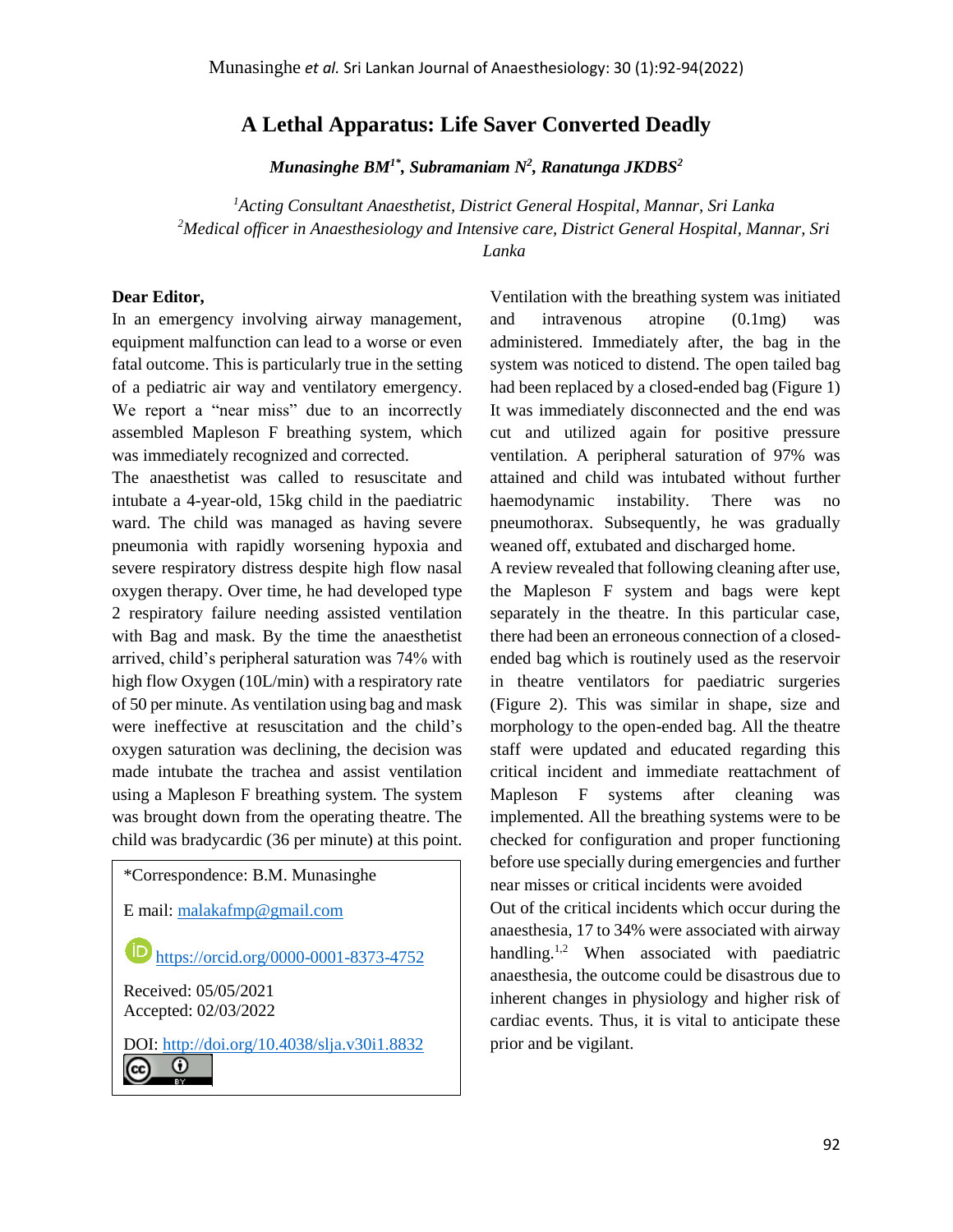*Figure 1. Erroneous configuration of Mapleson F system. A: Closed-ended reservoir bag (Top) and open-tail bag of the Mapleson F system (see the similarity between the two bags), B, C: erroneous connection using a connector*



*Figure 2. Comparison of Mapleson F and the ventilator paediatric reservoir bags. F: Mapleson F bag with open-tail, R: Paediatric reservoir bag in theater ventilators, C-F: cross-section of connecting port of Mapleson F bag, C-R: cross-section of Reservoir bag, C-R-E: cross section of the erroneous connector of reservoir bag which fits the Mapleson F system*



The equipment related critical incidents play a crucial role, where nearly one third had been attributed to breathing systems in a study by Fasting et al.3The checklists, reviewing and reporting of critical incidents has led to a dramatic decline in these avoidable errors. Local protocols, auditing and encouragement to report these events should be implemented.

Conflicts of interest None declared by the authors Informed consent Obtained from the parents for documentation of patient details. Acknowledgment Authors would like to acknowledge the operating

theatre staff of District General Hospital, Mannar, Sri Lanka